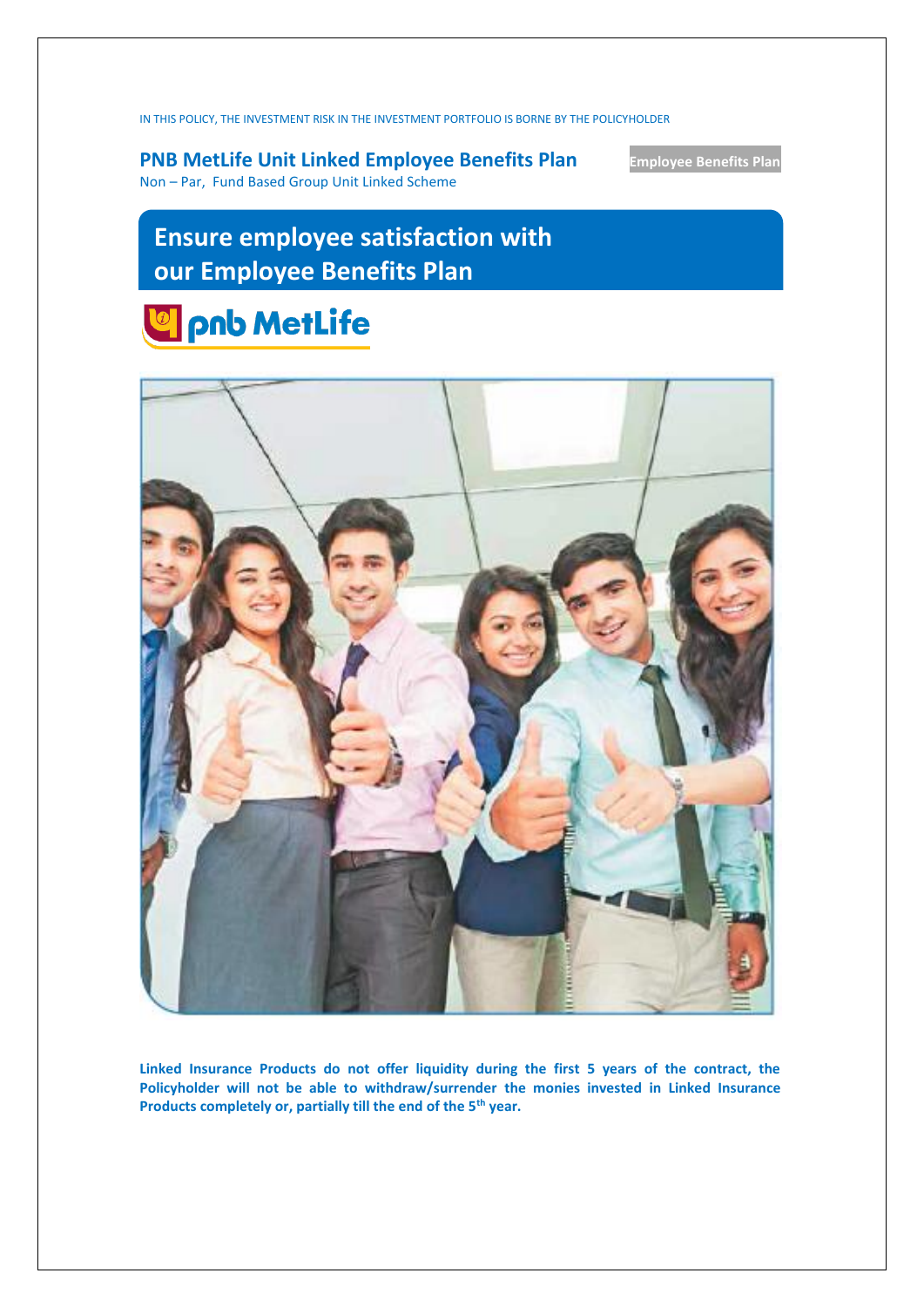## **PNB METLIFE UNIT LINKED EMPLOYEE BENEFITS PLAN**

PNB MetLife Unit Linked Employee Benefits Plan offers a comprehensive solution for employers to outsource gratuity & leave encashment management in an effective and integrated manner. It is a linked non–participating plan under which the total contribution received could be allotted in the proportion of Funds as selected. This needs to be chosen at the time of the proposal and could also be altered later. The investment earnings are passed on to the customer via the Net Asset Value after deducting the Fund Management Charge. The Scheme has an in-built 'Life Cover Benefit' of Rs.1, 000 which is recovered from the fund by way of unit deduction.

## **WHO SHOULD YOU BUY THIS PLAN?**

- Employers who do not have a gratuity/Leave encashment fund but would want to set up one.
- Employers / trustees who have a gratuity/ Leave encashment fund management in-house.
- Employers / trustees who have a gratuity/leave encashment fund managed by another life insurance company but are contemplating a switch over.

#### **BENEFITS**

- **In case of retirement, resignation/termination, and disablement etc. of Member:** Benefits payable will be as calculated based on the Scheme Rules as on the date of exit from service and as confirmed by the Employer / Trustees subject to the extent of Fund Value
- **In case of death of Member under gratuity Scheme:** The death benefit will be as calculated based on the Scheme Rules as on the date of exit from service and as confirmed by the Employer / Trustees subject to the extent of Fund Value. The risk cover amount of Rs 1000 will be paid by the Company.
- **In case of death of member under Leave encashment :** Benefits as calculated as per the Scheme Rules as on the date of death and as confirmed by the Employer / Trustees subject to the extent of benefit funded by the scheme. The risk cover amount of Rs 1000 will be paid by the Company.

In case the Fund Value is not sufficient to pay the stated benefits as per Trust Deed and Rules, the shortfall will be borne entirely by the Group Policyholder.

#### **SERVICES OFFERED:**

- Choice of 5 linked Funds
- PNB MetLife India would provide statement of account once in a year.
- Switching facility between the 5 Funds.
- Facility to pay the gratuity contribution (both past service liability and current service cost) in installments.
- Annual actuarial valuation (AS 15) (engaged by the Group Policyholder) to determine contribution under the Scheme.

#### **HOW THIS WORKS?**

The Group Policyholder can make initial (comprising of past service liability) or annual (comprising of current year liability) contributions in respect of their gratuity / leave encashment schemes into the unit linked funds offered under this group scheme based on an Actuary's (engaged by the Group Policyholder) certificate in accordance with the AS 15 (Revised). Each contribution received will be invested in the Funds chosen by the Group Policyholder.

Where the group scheme is over-funded / in surplus as per this certificate, the Group Policyholder may not make any contributions and the group scheme is set to continue without any lapsation for nonpayment of annual contributions. The Employer / Trustees are not allowed to make any 'Top-Up' contributions unless such request is accompanied by an Actuary's certificate (Engaged by the Group Policyholder) and the group scheme is underfunded.

## **LOYALTY ADDITIONS:**

The group scheme offers the following Loyalty Additions:

| <b>Fund Value Levels</b> | <b>Percentage of Fund Value</b> |
|--------------------------|---------------------------------|
| Less than Rs.100,00,000  | Nil                             |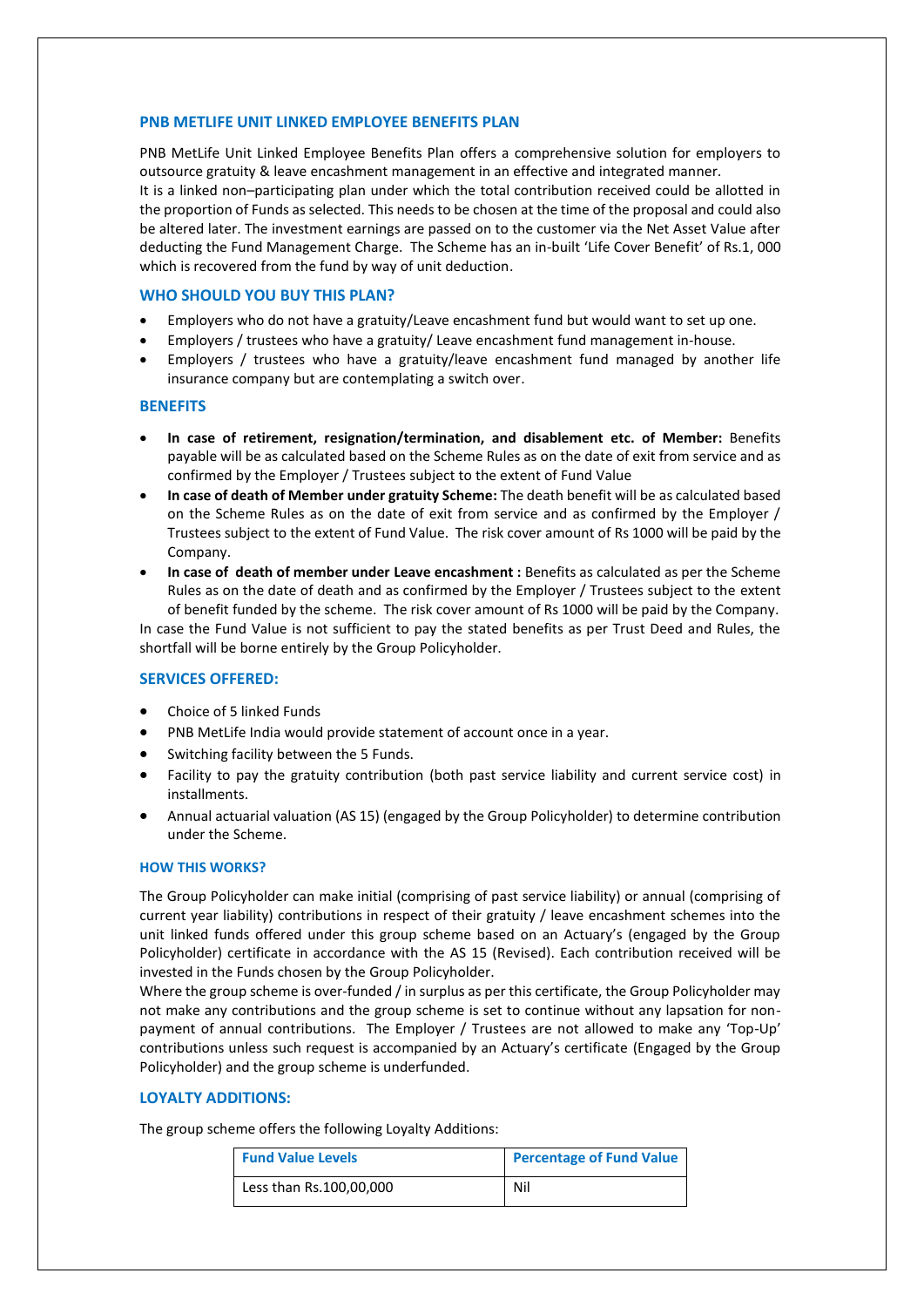| Rs.100,00,000 to Rs. 499,99,999         | $0.15\%$ p.a      |
|-----------------------------------------|-------------------|
| Rs.500,00,000 to Rs. 1499,99,999        | $0.20\%$ p.a      |
| Greater than or equal to Rs.1500,00,000 | $\vert$ 0.25% p.a |

The Loyalty Additions will be calculated on a monthly basis based on the Fund Value at the monthly anniversary and additional units will be created based on the applicable NAV.

The Group Policyholder would have the option to choose the future contribution allocation twice in a policy year free of charge. Subsequent changes would be considered as a switching and would attract a switching charge as mentioned in a later section of this document.

The Fund value at any point of time will be valued as the total number of units held in the unit account of the Group Policyholder multiplied the Net Asset Value (NAV). The Net Asset Value is computed on a daily basis, i.e. on every business/working day. However if there is no NAV available on a business/working day due to market closure, then the NAV on the next business/working day will be computed.

## **ELIGIBILITY CRITERIA**

- Minimum Entry age: 18 years last birthday
- Maximum Entry age: subject to max 74 years last birthday
- Maximum Maturity age: As per the Individual Employer's Scheme
- In-built Life Cover Benefit upon death: Rs. 1,000
- Policy Term: One year renewable
- Minimum Initial Annual Contribution: Rs. 1 Lakh
- Maximum initial contribution: Rs. 500 Crores

## **CONTRIBUTION**

The contribution towards the Fund should be in Annual mode only. For the organization intending to set up a new Fund, the contribution to provide for the past service liability can be made in instalments based on actuarial valuation as per income tax provision.

#### **DESCRIPTION OF THE UNIT LINKED FUNDS**

PNB MetLife Unit Linked Employee benefits Plan offers 5 different Unit Linked Funds to the Group Policyholders, which have different risk-return profiles and different asset allocation patterns. Each Unit Linked Fund is referenced to separate and identifiable assets of the Company.

#### **DIFFERENT UNIT LINKED FUNDS:**

The investment objectives and investment patterns associated with the different Unit Linked Funds are explained in the following sections:

| <b>Fund Name</b>     | <b>SFIN</b>                      | <b>Investment Objectives</b>                                                                 | <b>Asset Category</b>                      | <b>Asset</b><br><b>Allocation</b><br>Range (%) | <b>Risk</b>   |
|----------------------|----------------------------------|----------------------------------------------------------------------------------------------|--------------------------------------------|------------------------------------------------|---------------|
| <b>Debt Fund</b>     | ULGF00105/06/04GR                | To earn regular income by<br>investing in high quality fixed<br>income securities            | Government<br>and<br>other debt securities | $60 - 100$                                     | Low Risk      |
|                      | ADEBTFND117                      |                                                                                              | Money market and<br>other liquid assets    | $0 - 40$                                       |               |
| <b>Balanced Fund</b> |                                  | To<br>generate<br>capital<br>and<br>appreciation<br>current                                  | Government<br>and<br>other debt securities | $25 - 95$                                      | <b>Medium</b> |
|                      | ULGF00205/06/04G<br>RABALANCE117 | income, through a judicious mix<br>of investments in equities and<br>fixed income securities | Money market and<br>other liquid assets    | $0 - 40$                                       | <b>Risk</b>   |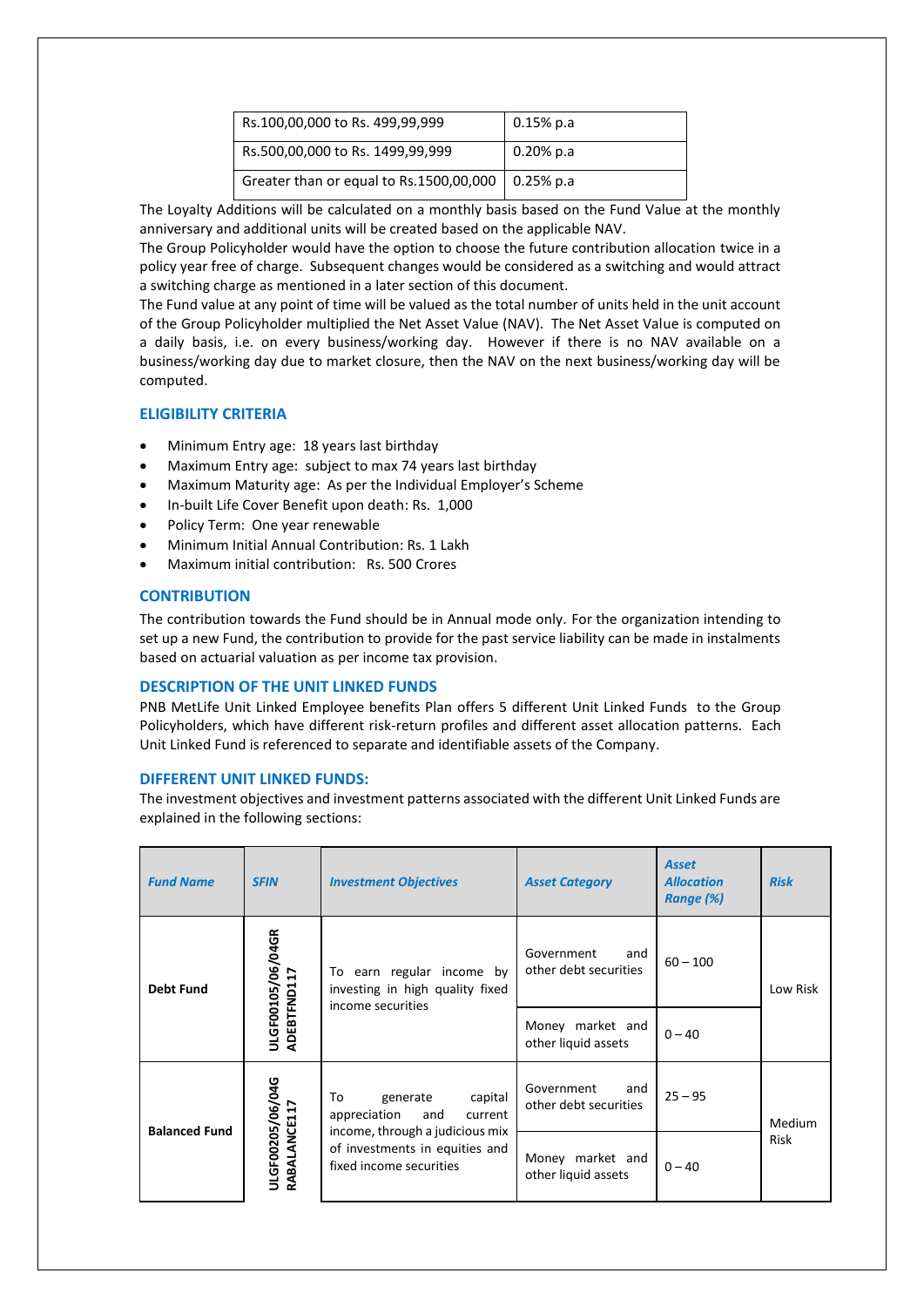|                                           |                                  |                                                                                                                                                                                                   | Equities                                   | $5 - 35$   |                       |
|-------------------------------------------|----------------------------------|---------------------------------------------------------------------------------------------------------------------------------------------------------------------------------------------------|--------------------------------------------|------------|-----------------------|
| <b>Group Short</b><br><b>Term Debt</b>    | ULGF00310/09/14SHORTD            | To earn regular income by<br>investing in high quality fixed<br>income securities with lower<br>duration                                                                                          | Government<br>and<br>other debt securities | $10 - 100$ | Low Risk              |
| Fund                                      | EBTF117                          |                                                                                                                                                                                                   | Money market and<br>other liquid assets    | $0 - 90$   |                       |
|                                           | ULGF00410/09/14METSECURE<br>F117 | To generate regular income by<br>investing in high investment<br>grade Fixed Income Securities<br>and<br>to<br>generate<br>capital<br>appreciation by investing a<br>limited portion in equities. | Government<br>and<br>other debt securities | $10 - 80$  |                       |
| <b>Group Met</b><br><b>Secure</b><br>Fund |                                  |                                                                                                                                                                                                   | Equities                                   | $10 - 20$  | Medium<br><b>Risk</b> |
|                                           |                                  |                                                                                                                                                                                                   | Money market and<br>other liquid assets    | $10 - 80$  |                       |
|                                           |                                  | To<br>capital<br>generate<br>appreciation<br>and<br>current<br>income, through a judicious mix<br>of investments in equities and<br>fixed income securities                                       | Government<br>and<br>other debt securities | $10 - 60$  |                       |
| <b>Group Met</b><br><b>Growth Fund</b>    | ULGF00510/09/14METGROWT          |                                                                                                                                                                                                   | Equities                                   | $30 - 60$  | <b>High Risk</b>      |
|                                           | <b>HF117</b>                     |                                                                                                                                                                                                   | Money market and<br>other liquid assets    | $10 - 60$  |                       |

The various funds offered under this contract are the names of the funds and do not in any way indicate the quality of these plans, their future prospects and returns**.**

## **VALUATION OF THE UNIT LINKED FUNDS**

The assets to which the Unit Linked Funds are referenced, will be valued every day and will be based on whether the Company is purchasing or selling the assets on a net basis in order to meet the day to day cash flow requirements.

The Company will make all decisions about the selection and valuation of the assets to which a Unit Linked Fund is referenced subject to the Regulatory Guidelines in this regard.

## **CALCULATION OF NET ASSET VALUES UNDER A UNIT LINKED FUND**

Calculation of Net Asset Values under a Unit Linked Fund:

The Net Asset Value would be calculated as:

Market value of the investment held by the fund plus value of current assets less value of current liabilities and provisions, if any and divided by the number of units existing on the valuation date (before creation / redemption of units)

The Net Asset Value would be rounded up to four decimal places. The Net Asset Value used for creating and cancelling units on any particular day would remain the same.

## **UNIFORM CUT-OFF TIMING FOR APPLICABILITY OF NET ASSET VALUE**

If the contributions are received by Local Cheque/DD (payable at par where the contributions are received) on or before 15:00 hrs on a business/working day, the same day's closing NAV shall be used

 If the contributions are received by Local Cheque/DD (payable at par where the contributions are received) after 15:00 hrs on a business/working day, the closing NAV of the next business/working day shall be used.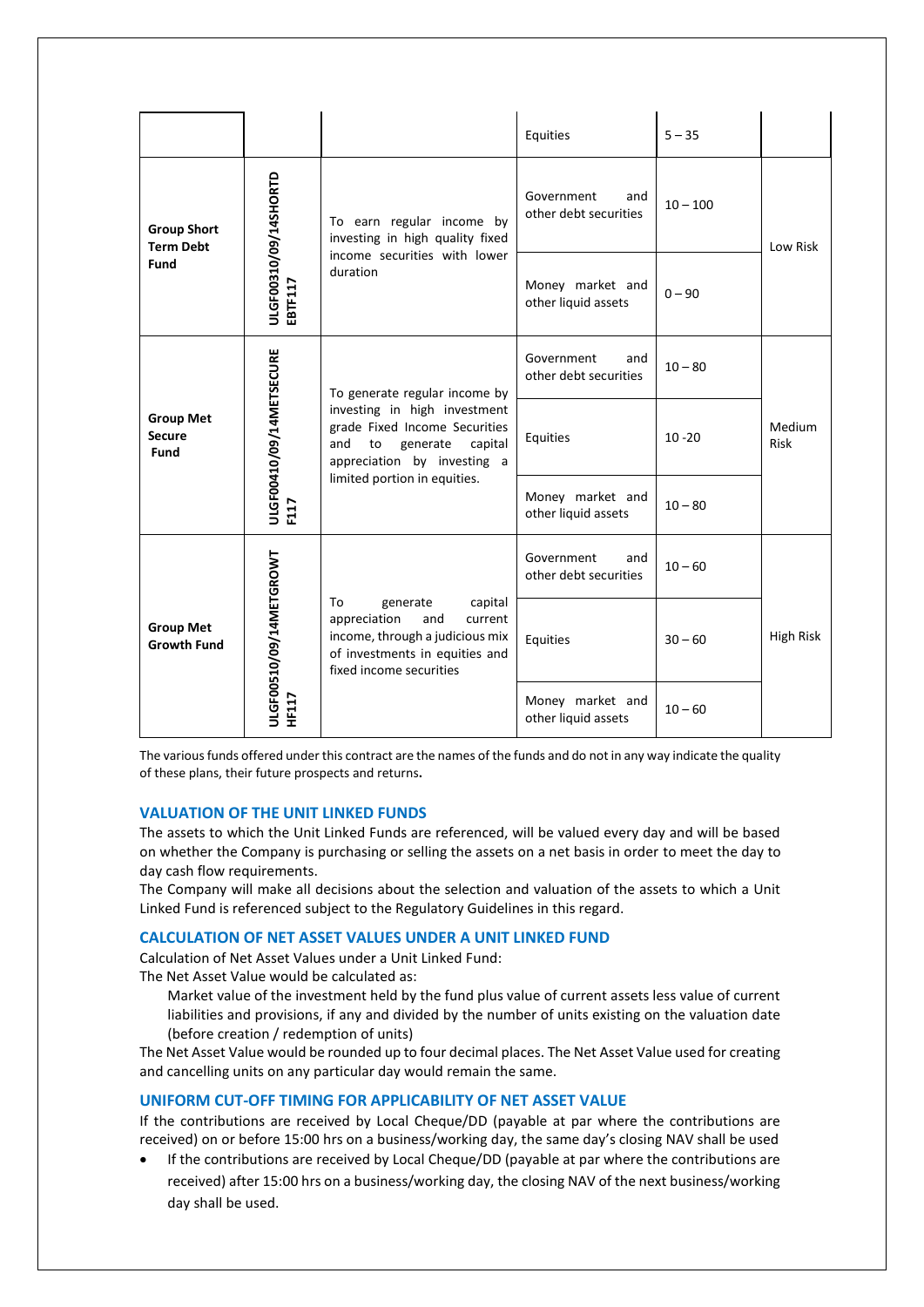If the contributions are received by any other authorized mode other than Local Cheque/DD as mentioned above, the closing NAV of the business/working day on which the contributions are realized shall be used.

## **ILLUSTRATIVE RETURNS (WITH LOYALTY ADDITION)**

Below are illustrative examples for the return in a 4% and 8% fund growth scenario.

| 5 Pay - Annual Contribution 50 lac |    |     |                       |                              |
|------------------------------------|----|-----|-----------------------|------------------------------|
| End<br>οf<br>Year                  |    | the | Return at 4% scenario | <b>Return at 8% scenario</b> |
|                                    |    |     | 3.24%                 | 7.22%                        |
|                                    | 10 |     | 3.28%                 | 7.26%                        |

| 5 Pay - Annual Contribution 150 lac |    |     |                       |                       |
|-------------------------------------|----|-----|-----------------------|-----------------------|
| End<br>οf<br>Year                   |    | the | Return at 4% scenario | Return at 8% scenario |
|                                     |    |     | 3.48%                 | 7.46%                 |
|                                     | 10 |     | 3.48%                 | 7.46%                 |

| 5 Pay - Annual Contribution 1000 lac |    |     |                       |                       |
|--------------------------------------|----|-----|-----------------------|-----------------------|
| End<br>Year                          | οf | the | Return at 4% scenario | Return at 8% scenario |
|                                      |    |     | 3.53%                 | 7.52%                 |
|                                      | 10 |     | 3.53%                 | 7.52%                 |

| 5 Pay - Annual Contribution 2000 lac |    |  |                       |                       |
|--------------------------------------|----|--|-----------------------|-----------------------|
| of the<br>End<br>Year                |    |  | Return at 4% scenario | Return at 8% scenario |
|                                      |    |  | 3.59%                 | 7.57%                 |
|                                      | 10 |  | 3.59%                 | 7.57%                 |

#### **RISKS INHERENT IN THE UNIT LINKED FUNDS**

Unit Linked Insurance products are different from the traditional insurance products and are subject to the risk factors.

Due to the nature of the Unit Linked Funds, the Company does not guarantee the price of the Units of any of the Unit Linked Funds offered by it.

The Group Policyholder is aware that the investment in units is subject, inter-alia (amongst others), to the following risks:

The investments in the Units are subject to market and other risks and there can be no guarantee that the objectives of any of the Unit Linked Funds will be achieved.

The Value of the Units of each of the Unit Linked Fund can go up or down depending on the factors and forces affecting the financial markets from time to time including changes in the general level of interest rates.

The past performance of the Unit Linked Fund(s) of the Company is not necessarily indicative of the future performance of any of these Unit Linked Funds.

The Unit Linked Funds do not offer a guaranteed or assured return.

The names of the Unit Linked Funds and their objectives do not in any manner indicate the quality of the fund, their future prospects or returns.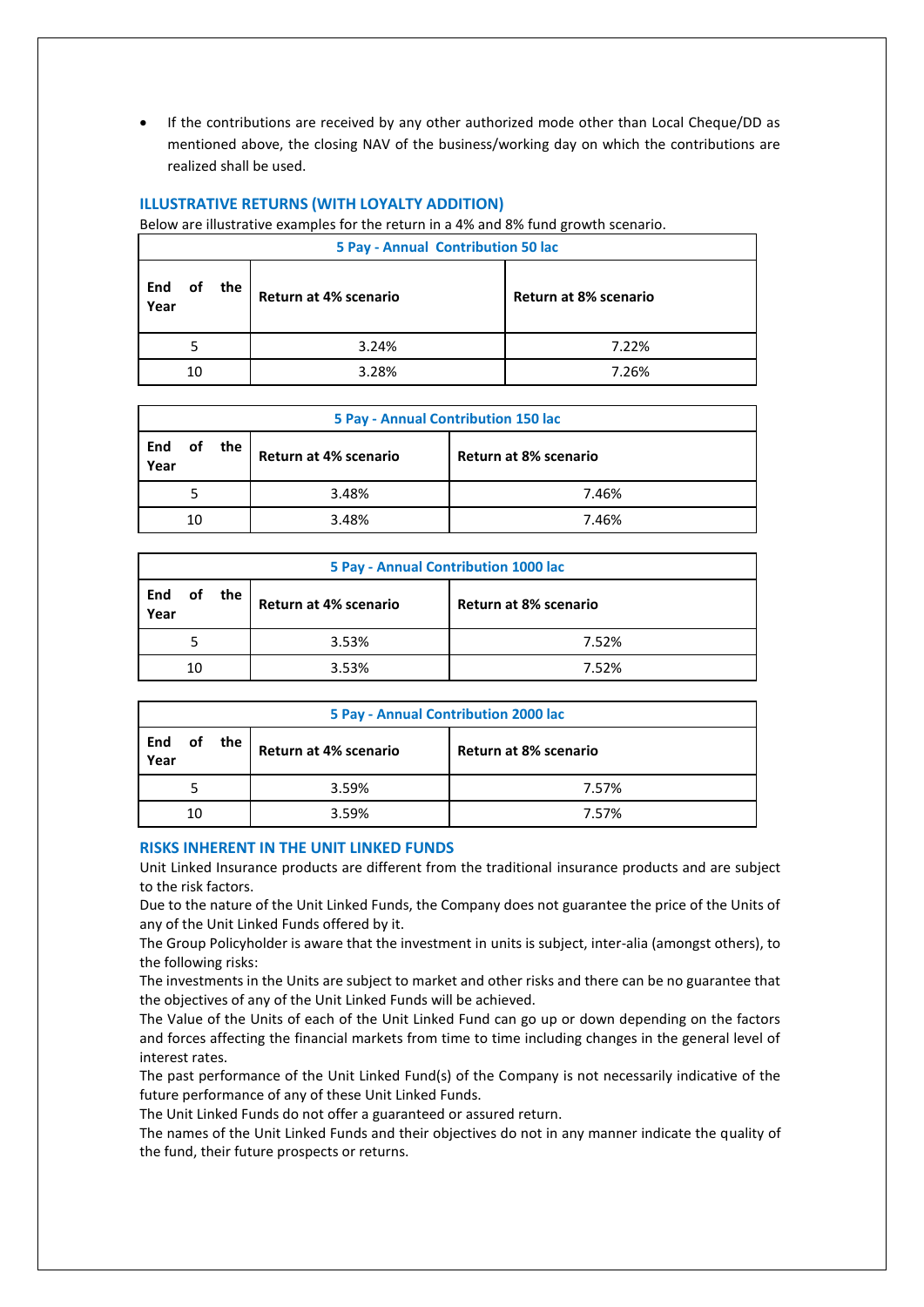All benefits payable under the policy are subject to the tax laws and any changes made therein in future, please consult your tax consultant for more details and also other legislations/regulations as they exist from time to time.

## **OTHER CONDITIONS GOVERING UNIT LINKED FUNDS**

#### **Closure of an Existing Unit Linked Fund**

Although the above Unit Linked Funds are open ended, the Company may, with prior approval from the Insurance Regulatory and Development Authority close any of the above mentioned Unit Linked Funds. The Group Policyholder shall be given at-least three months prior written notice of the Company's intention to close any of the Unit Linked Fund. In such an event, the Owner needs to inform the Company his/her preferred Unit Linked Fund to which the Fund Value are to be switched before the Unit Linked Fund closure date. If the Owner doesn't inform before such date, the Company will switch the said Fund Value to the Unit Linked Fund available at that particular point of time with the highest proportion of Funds targeted for investments in Government Securities. Switching between the existing Unit Linked Funds will be subject to such conditions as mentioned in a later section of this document. However no fee would be charged for switching to another Unit Linked Fund in the event of such closure of a Unit Linked Fund.

#### **Introduction of a New Unit Linked Fund**

New Unit Linked Fund(s) may be established by the Company from time to time with prior approval from the Insurance Regulatory and Development Authority and the Group Policyholder shall be notified of the establishment of such new Unit Linked Fund(s). The Company may offer the Group Policyholder the option to switch to those Unit Linked Funds at such price and subject to such terms and conditions as may be imposed by the Company at that time. Switching between the existing Unit Linked Funds will be subject to such conditions as mentioned in a later section of this document.

#### **Changes to Terms and Conditions**

The Company reserves the right to change these Terms and Conditions, the Rules for the Unit Linked Funds and the benefits conferred by the policy (subject to prior approval from IRDA of India), if there is a change in the law, legislation or taxation affecting the Company or the Unit Linked Funds or the Policy, or if there is a change in circumstances which makes it impossible or impracticable for the Company to follow these Terms and Conditions from the next Annual Renewal Date.

The Company will intimate the Group Policyholder about any changes to the Terms and Conditions, Rules for the unit linked funds and benefits two months before the Annual Renewal Date.

#### **FREE LOOK PROVISION**

The Group Policyholder shall have a period of 15 days from the date of receipt of the Group Policy document to review the terms and conditions of this Group Policy. If there are any objections to any of the Terms and Conditions, the Group Policyholder shall have the option to return the Group Policy stating the reasons for the objections. The Company will pay an amount equal to non-allocated Contributions plus charges plus the Fund Value at the date of cancellation after deduction of expenses towards stamp duty and proportionate Mortality Charges for the period of cover.

#### **SURRENDER CHARGES**

The Surrender Value payable on surrender is equal to the Fund Value in the Unit Account less the Surrender Charge. The Surrender Charge levied is as given below;

| <b>Policy Year</b> | Surrender Charge (of Fund Value at time of Surrender) |
|--------------------|-------------------------------------------------------|
| 1 <sup>st</sup>    | 0.05%*FV subject to a maximum of Rs. 5,00,000         |
| 2 <sub>nd</sub>    | 0.05%*FV subject to a maximum of Rs. 5,00,000         |
| 2rd                | 0.05%*FV subject to a maximum of Rs. 5,00,000         |
| 4th Onwards        | Nil                                                   |

The Company may, at its sole discretion, defer the surrender of a group scheme for a period not exceeding 30 days from the date of application with prior approval of IRDA in order to maintain fairness and equity between Group Policyholders remaining in and Group Policyholders leaving a unit linked fund and for an orderly liquidation of investments. During the period of settlement the amount available in the Account shall continue to be linked to the Unit Prices by levying applicable Fund Management Charges.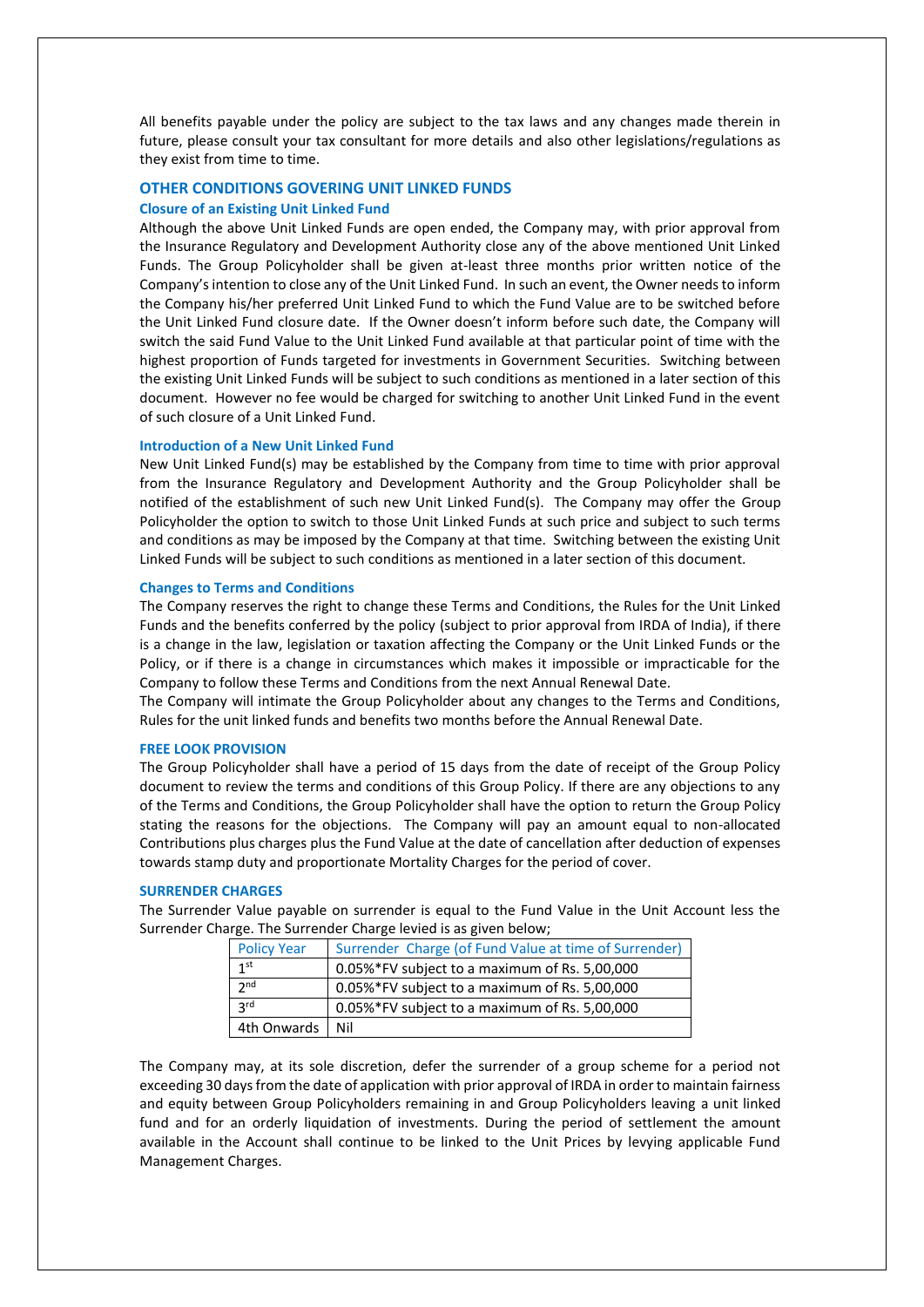## **SWITCHING CHARGES**

The first four switches between Funds in a policy year will be free of any charge. Currently for each further switch between the funds, the Company will charge the Group Policyholder Rs.500.

However the Company reserves the right to increase this charge up to a maximum of Rs.2, 000 with prior clearance from the Insurance Regulatory and Development Authority.

The switching charges will be deducted from the amount switched and the balance amount will be used to buy units in the new Unit Linked Fund.

## **PREMIUM (RE) DIRECTION**

All Contributions paid could be allotted in any proportion between the various unit linked funds offered. This needs to be chosen at the time of the Proposal and also could be altered later.

The Group Policyholder would have the option to change the premium allocation proportions twice every Policy Year, free of charge. Subsequent changes in a Policy Year would be considered as an alteration and attract charge of Rs. 500/- per request.

However, the Company reserves the right to increase this charge up to a maximum of Rs.2,000 with prior approval of IRDAI (Insurance Regulatory and Development Authority of India.)

## **PREMIUM ALLOCATION CHARGES**

There is a Premium Allocation Charge of 0.25% of the initial / annual contribution, if the sum of initial / annual contribution is less than or equal to Rs.5000,000 under the group scheme in any year.

The Premium Allocation Charge is deducted from the initial contribution and the balance is allocated to the Unit Linked Funds as chosen by the Group Policyholder.

The Premium Allocation Charge is guaranteed.

## **FUND MANAGEMENT CHARGES**

The following Fund Management Charges (expressed as a % of the Value of Assets underlying the unit account) will be levied.

| <b>Fund Option</b>         | <b>Fund Management Charge p.a</b> |
|----------------------------|-----------------------------------|
| Debt Fund                  | 0.65%                             |
| <b>Balanced Fund</b>       | 0.65%                             |
| Group Short Term Debt Fund | 0.65%                             |
| Group Met Secure Fund      | 0.65%                             |
| Group Met Growth Fund      | 0.65%                             |

These charges are adjusted while calculating the Net Asset Value of the unit linked funds on each valuation date.

## **MORTALITY CHARGES**

Mortality Charge is Rs.1.35 p.a per Rs.1000 SA for each Member. This deducted on monthly basis by way of unit cancellation of appropriate units using the corresponding NAV The Mortality Charge is guaranteed.

#### **MISCELLANEOUS CHARGES**

The Company has the option to charge Rs.250 for additional servicing requests as set out below. These charges will be deducted by cancellation of appropriate number of units at the relevant Net Asset Value. The Miscellaneous Charge would be deducted from unit linked funds in proportion to respective fund values available in each of the subscribed unit linked funds as on the due date of deduction.

Additional Servicing Requests

- Issue of Duplicate Policy Document on request from the Group Policyholder
- Cheque bounce / cancellation of cheque /cancellation or fresh request for ECS
- Re-dispatch of Policy Document or other particulars due to incorrect or outdated address details provided by Group Policyholder
- Request for ad-hoc or additional unit statement by Group Policyholder
- Change in Bank details / Fund transfer requests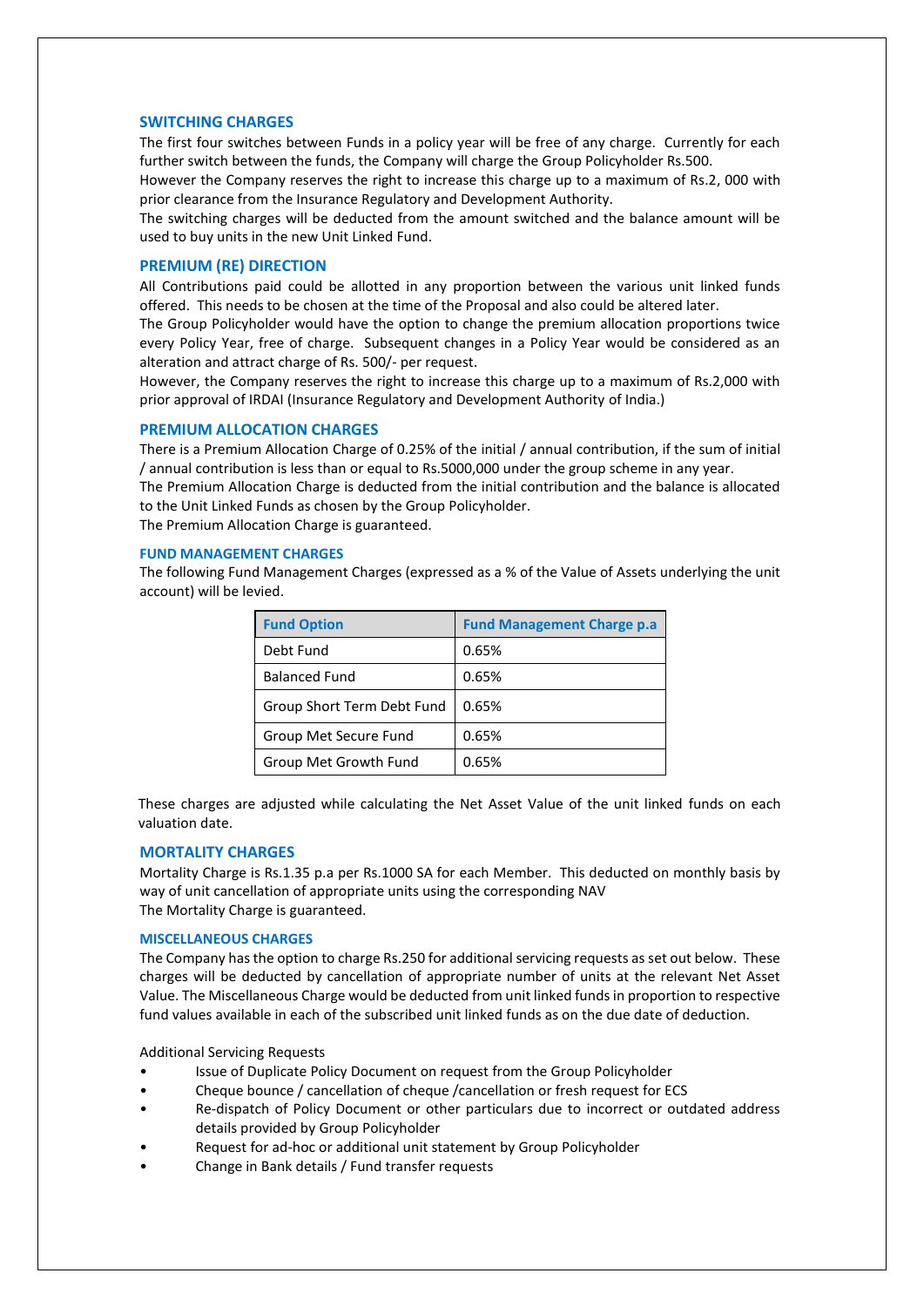## **SERVICE TAX**

This charge as notified by the Government from time to time will be made by cancellation of appropriate number of units at the relevant Net Asset Value. Service tax is currently applied on all Charges. Service Tax on Fund Management Charge is applied at the time of declaration of daily NAV on an FMC of 1.35% p.a. or the actual applicable FMC, if it is higher than 1.35% p.a., as specified by the Government currently.

## **STATUTORY WARNING**

## **Non-Disclosure:**

## **Section 41 of the Insurance Act, 1938 as amended from time to time states:**

- (1) No person shall allow or offer to allow, either directly or indirectly, as an inducement to any person to take out or renew or continue an insurance in respect of any kind of risk relating to lives or property in India, any rebate of the whole or part of the commission payable or any rebate of the premium shown on the policy, nor shall any person taking out or renewing or continuing a policy accept any rebate, except such rebate as may be allowed in accordance with the published prospectuses or tables of the insurer
- (2) Any Person making default in complying with the provisions of this section shall be punishable with fine which may extend to ten lakh rupees.

## **Section 45 of the Insurance Act, 1938 as amended from time to time states:**

- 1. No policy of life insurance shall be called in question on any ground whatsoever after the expiry of three years from the date of the policy i.e. from the date of issuance of the policy or the date of commencement of risk or the date of revival of the policy or the date of the rider to the policy, whichever is later.
- 2. A policy of life insurance may be called in question at any time within three years from the date of issuance of the policy or the date of commencement of risk or the date of revival of the policy or the date of the rider to the policy, whichever is later, on the ground of fraud; provided that the insurer shall have to communicate in writing to the insured or the legal representatives or nominees or assignees of the insured, the grounds and materials on which such decision is based. For the purposes of this sub-section, the expression 'fraud' means any of the following acts committed by the insured or by his agent, with the intent to deceive the insurer or to induce the insurer to issue a life insurance policy:
- a. the suggestion, as a fact of that which is not true and which the insured does not believe to be true;
- b. The active concealment of a fact by the insured having knowledge or belief of the fact;
- c. Any other act fitted to deceive; and
- d. Any such act or omission as the law specifically declares to be fraudulent. Mere silence as to facts likely to affect the assessment of risk by the insurer is not fraud, unless the circumstances of the case are such that regard being had to them, it is the duty of the insured or his agent, keeping silence to speak, or unless his silence is, in itself, equivalent to speak.
- 3. Notwithstanding anything contained in sub section 2, no insurer shall repudiate a life insurance policy on the ground of fraud if the insured can prove that the misstatement of or suppression of a material fact was true to the best of his knowledge and belief or that there was no deliberate intention to suppress the fact or that such mis-statement of or suppression of a material fact are within the knowledge of the insurer; provided that in case of fraud, the onus of disproving lies upon the beneficiaries, in case the policyholder is not alive. A person who solicits and negotiates a contract of insurance shall be deemed for the purpose of the formation of the contract, to be the agent of the insurer.
- 4. A policy of life insurance may be called in question at any time within three years from the date of issuance of the policy or the date of commencement of risk or the date of revival of the policy or the date of the rider to the policy, whichever is later, on the ground that any statement of or suppression of a fact material to the expectancy of the life of the insured was incorrectly made in the proposal or other document on the basis of which the policy was issued or revived or rider issued; provided that the insurer shall have to communicate in writing to the insured or the legal representatives or nominees or assignees of the insured the grounds and materials on which such decision to repudiate the policy of life insurance is based. In case of repudiation of the policy on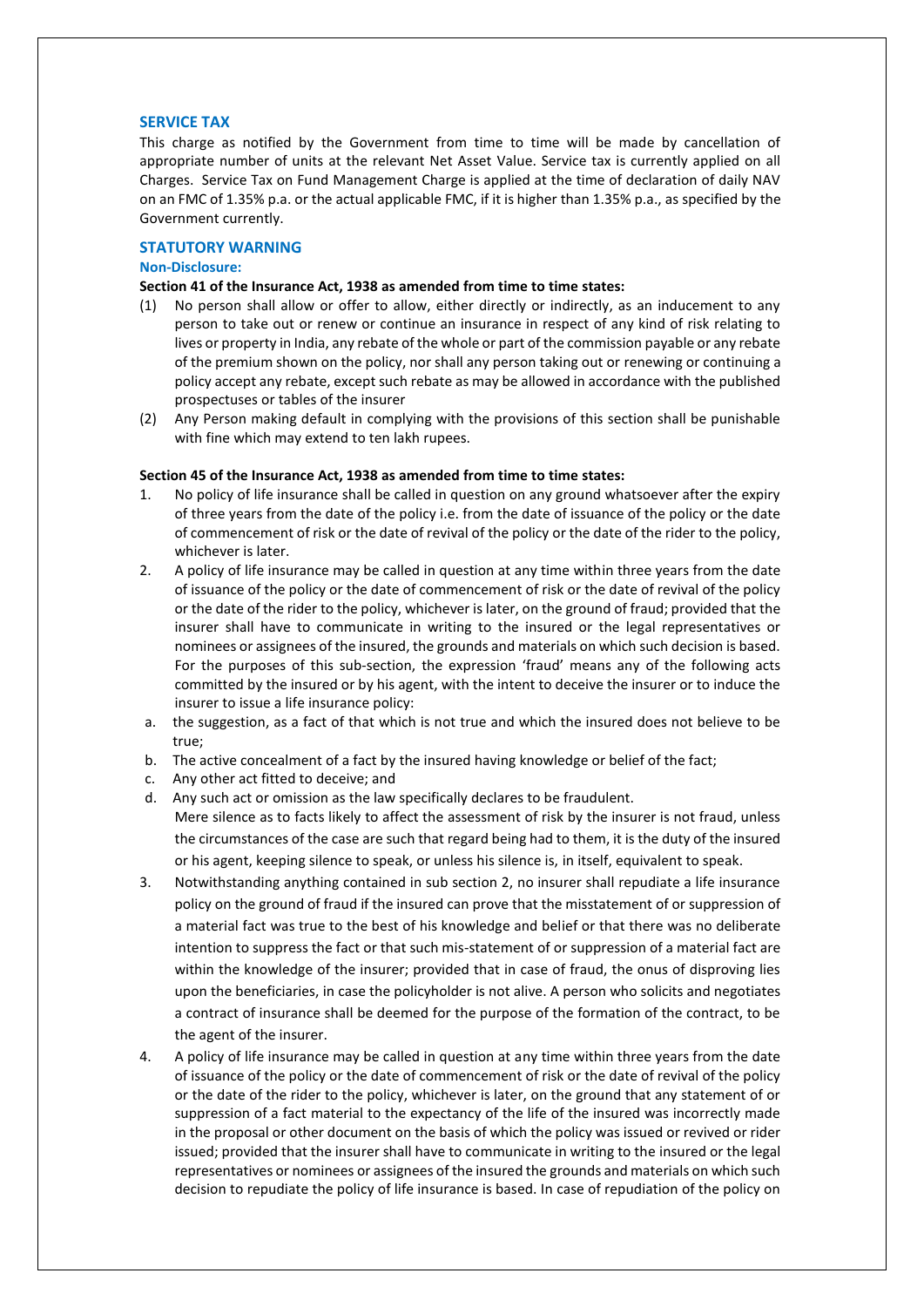the ground of misstatement or suppression of a material fact, and not on ground of fraud, the premiums collected on the policy till date of repudiation shall be paid to the insured or the legal representatives or nominees or assignees of the insured within a period of ninety days from the date of such repudiation. The mis-statement of or suppression of fact shall not be considered material unless it has a direct bearing on the risk undertaken by the insurer, the onus is on the insurer to show that had the insurer been aware of the said fact, no life insurance policy would have been issued to the insured.

Nothing in this section shall prevent the insurer from calling for proof of age at any time if he is entitled to do so, and no policy shall be deemed to be called in question merely because the terms of the policy are adjusted on subsequent proof that the age of the life insured was incorrectly stated in the proposal.

#### **ABOUT PNB METLIFE**

PNB MetLife India Insurance Company Limited (PNB MetLife) is one of the leading life insurance companies in India. PNB MetLife has as its shareholders MetLife International Holdings LLC (MIHL), Punjab National Bank Limited (PNB), Jammu & Kashmir Bank Limited (JKB), M. Pallonji and Company Private Limited and other private investors, MIHL and PNB being the majority shareholders. PNB MetLife has been present in India since 2001.

PNB MetLife brings together the financial strength of a leading global life insurance provider, MetLife, Inc., and the credibility and reliability of PNB, one of India's oldest and leading nationalised banks. The vast distribution reach of PNB together with the global insurance expertise and product range of MetLife makes PNB MetLife a strong and trusted insurance provider.

PNB MetLife is present in over 111 locations across the country and serves over 100 million customers in more than 8,700 locations through its strong bank partnerships with PNB, JKB and KBL.

PNB MetLife provides a wide range of protection and retirement products through its Agency sales of over 6,000 financial advisors and multiple bank partners, and provides access to Employee Benefit plans for over 800+ corporate clients in India. The company continues to be consistently profitable and has declared profits for last five Financial Years.

For more information, visit [www.pnbmetlife.com](http://www.pnbmetlife.com/)